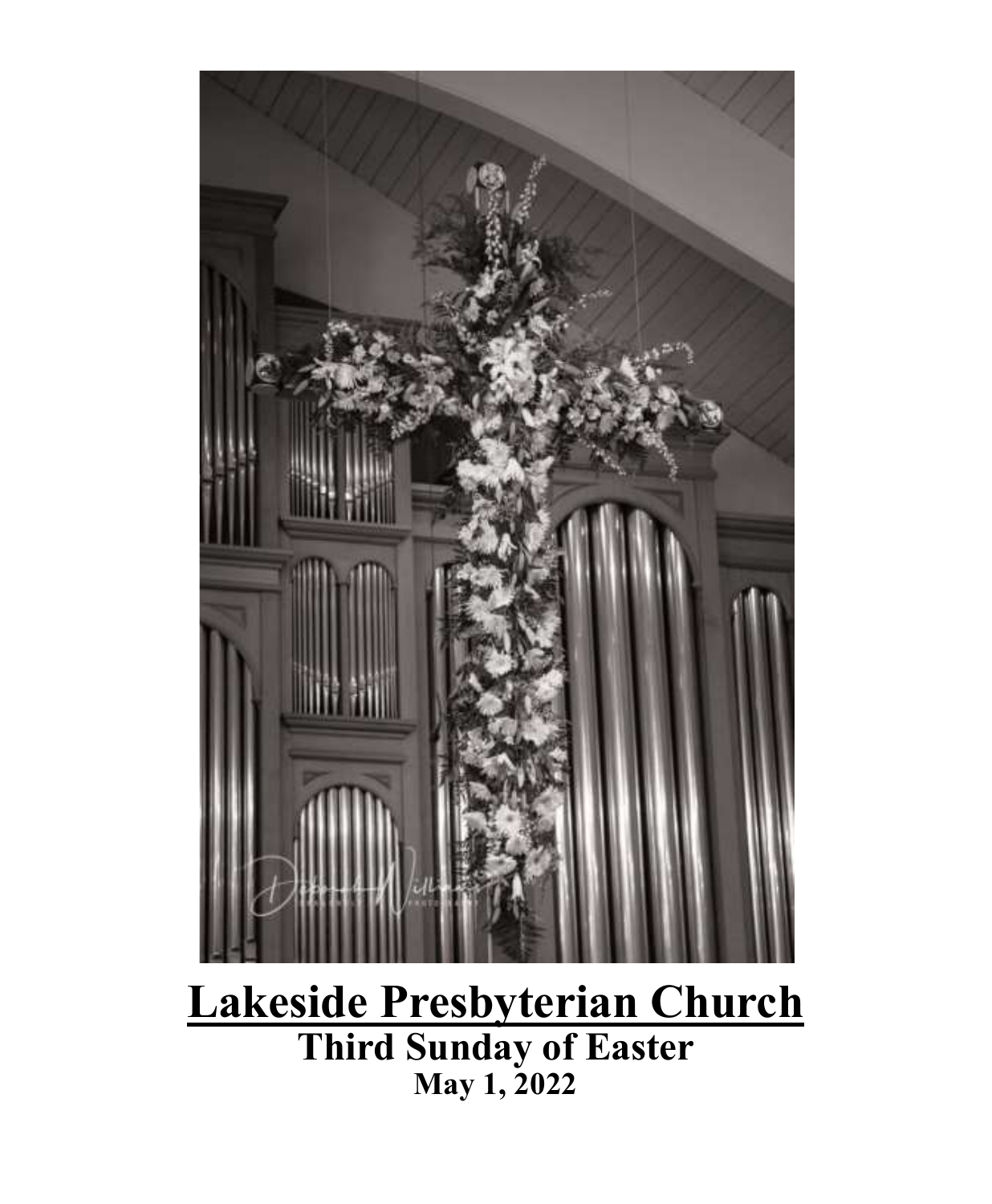## **Lakeside Presbyterian Church Third Sunday of Easter**

**ORGAN VOLUNTARY** *Elegy Harold Darke* 

**WELCOME AND NEWS** The Rev. Nancy Ross-Zimmerman The Rev. Dr. Louisa W. Umphres

**INTROIT** *From the Nets of Our Labor* **HAMILTON** 

*From the nets of our labors, through the noise and confusion, from the city or seashore, Jesus summons us all. We will rise up and follow, Christ before and beside us, loving pattern to guide us, as we answer the call.*

#### **\*CALL TO WORSHIP**

Perhaps the majesty of Easter morning has faded a bit, but **the tomb is still empty! Hallelujah!** This is why we worship, this is why we sing! **Christ is risen, God is here! Hallelujah!**

**\*HYMN #231** *Christ Has Risen While Earth Slumbers* SUO GAN

#### **\*PRAYER OF ADORATION**

#### **CALL TO CONFESSION**

#### **PRAYER OF CONFESSION**

We rejoice in the wonder of your resurrection, O Christ, but then tend to sink back into our old ways of thinking, behaving, responding to people's needs. We can dance with the angels and all humankind on Easter Sunday, but the days following the Day of Resurrection cause us to slip back into apathy or despair.

**Forgive us when we so easily become distracted by our own cares and worries that we ignore the needs of others around us. Forgive us when we forget your power and love for us. Fill us up, O Lord! Give us the courage to follow where you lead, willing hearts and hands for helping, voices for praising you forever! Amen.**

#### **DECLARATION OF FORGIVENESS**

#### **\*PASSING THE PEACE**

The Peace of Christ be with you. **And also with you.**

#### **\*SUNG RESPONSE** *Will You Come and Follow Me Hymn #726*

**"Will you come and follow me if I but call your name? Will you go where you don't know and never be the same? Will you let my love be shown; will you let my name be known; will you let my life be grown in you and you in me?"**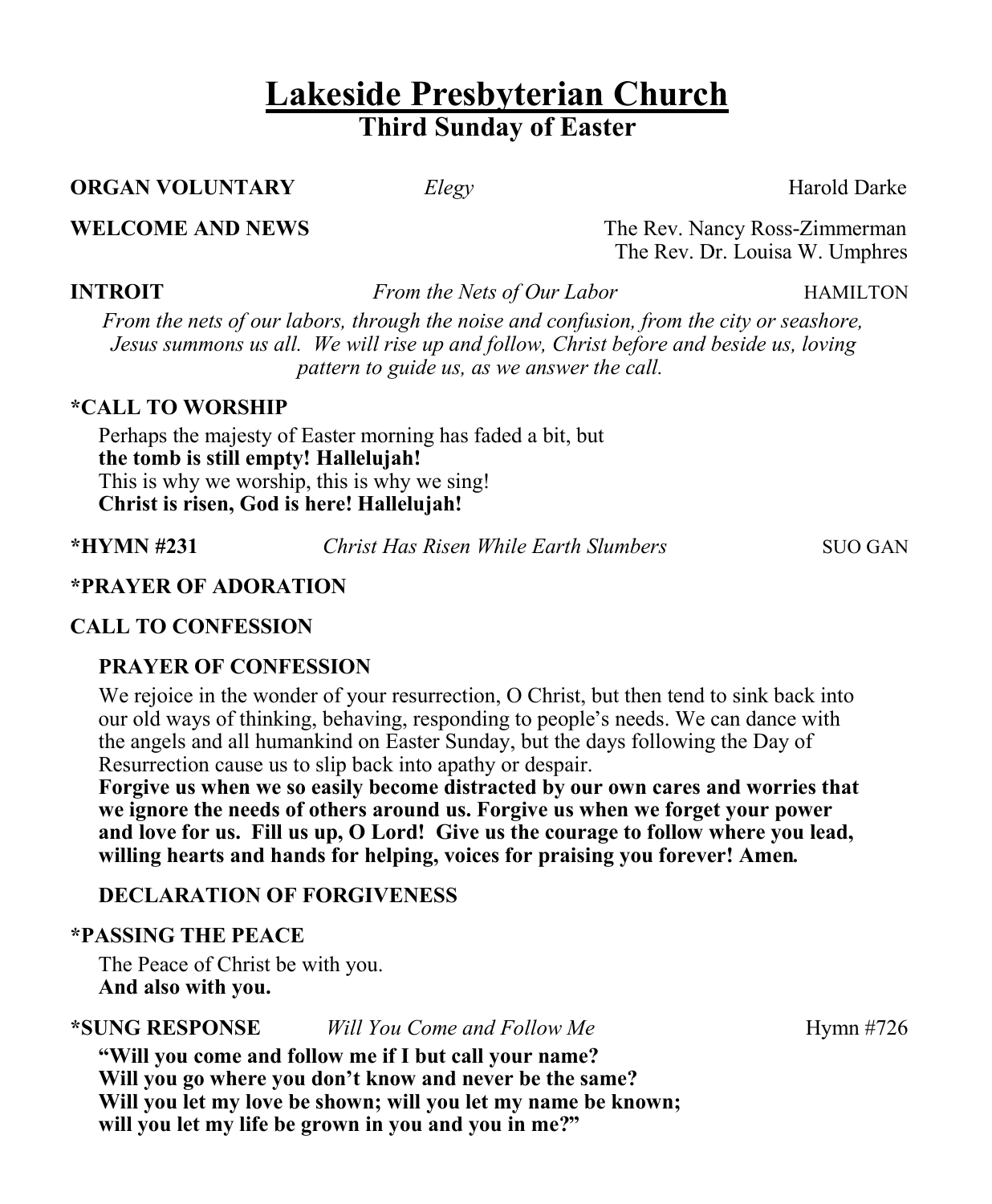#### **CHILDREN'S MOMENT**

(Please note that children who come forward may be visible to our online audiences.)

#### **OFFERING INVITATION**

| <b>OFFERTORY</b>                                                                                     | Diapason Movement                                                                                                                                                | William Goodwin |
|------------------------------------------------------------------------------------------------------|------------------------------------------------------------------------------------------------------------------------------------------------------------------|-----------------|
| *DOXOLOGY                                                                                            |                                                                                                                                                                  | Hymn $\#606$    |
|                                                                                                      | Praise God, from whom all blessings flow; praise God, all creatures here below;<br>praise God above, ye heavenly host; praise Father, Son, and Holy Ghost. Amen. |                 |
| *PRAYER OF DEDICATION                                                                                |                                                                                                                                                                  |                 |
| PRAYER FOR ILLUMINATION                                                                              |                                                                                                                                                                  |                 |
| <b>ACTS READING</b>                                                                                  | Acts $9:1-6$                                                                                                                                                     | (N.T. p.127)    |
| <b>GOSPEL READING</b>                                                                                | John 21:1-19                                                                                                                                                     | (N.T. p.115)    |
| For the Word of God in scripture,<br>For the Word of God among us,<br>For the Word of God within us. |                                                                                                                                                                  |                 |

#### **SERMON** The Rev. Nancy Ross-Zimmerman

**Thanks be to God.**

**ANTHEM** *Draw Us in the Spirit's Tether* Harold W. Friedell

*Draw us in the Spirit's tether, for when humbly, in thy name, two or three are met together, thou art in the midst of them: Alleluya! Alleluya! Touch we now the garment's hem. As the brethren used to gather in the name of Christ to sup. Then with thanks to God the Father break the bread and bless the cup, Alleluya! Alleluya! So knit thou our friendship up. All our meals and all our living make as sacraments of thee, that by caring, helping, giving, we may true disciples be. Alleluya! Alleluya! We will serve thee faithfully.*

#### **SACRAMENT OF THE LORD'S SUPPER**

### **INVITATION TO THE LORD'S TABLE**

#### **GREAT PRAYER OF THANKSGIVING**

The Lord be with you. **And also with you.** Lift up your hearts. **We lift them to the Lord.** Let us give thanks to the Lord our God. **It is right to give our thanks and praise.**

| Holy, Holy, Holy                 | Hymn $#562$ |
|----------------------------------|-------------|
| Christ Has Died; Christ Is Risen | Hymn $#563$ |
| Amen                             | Hymn $#564$ |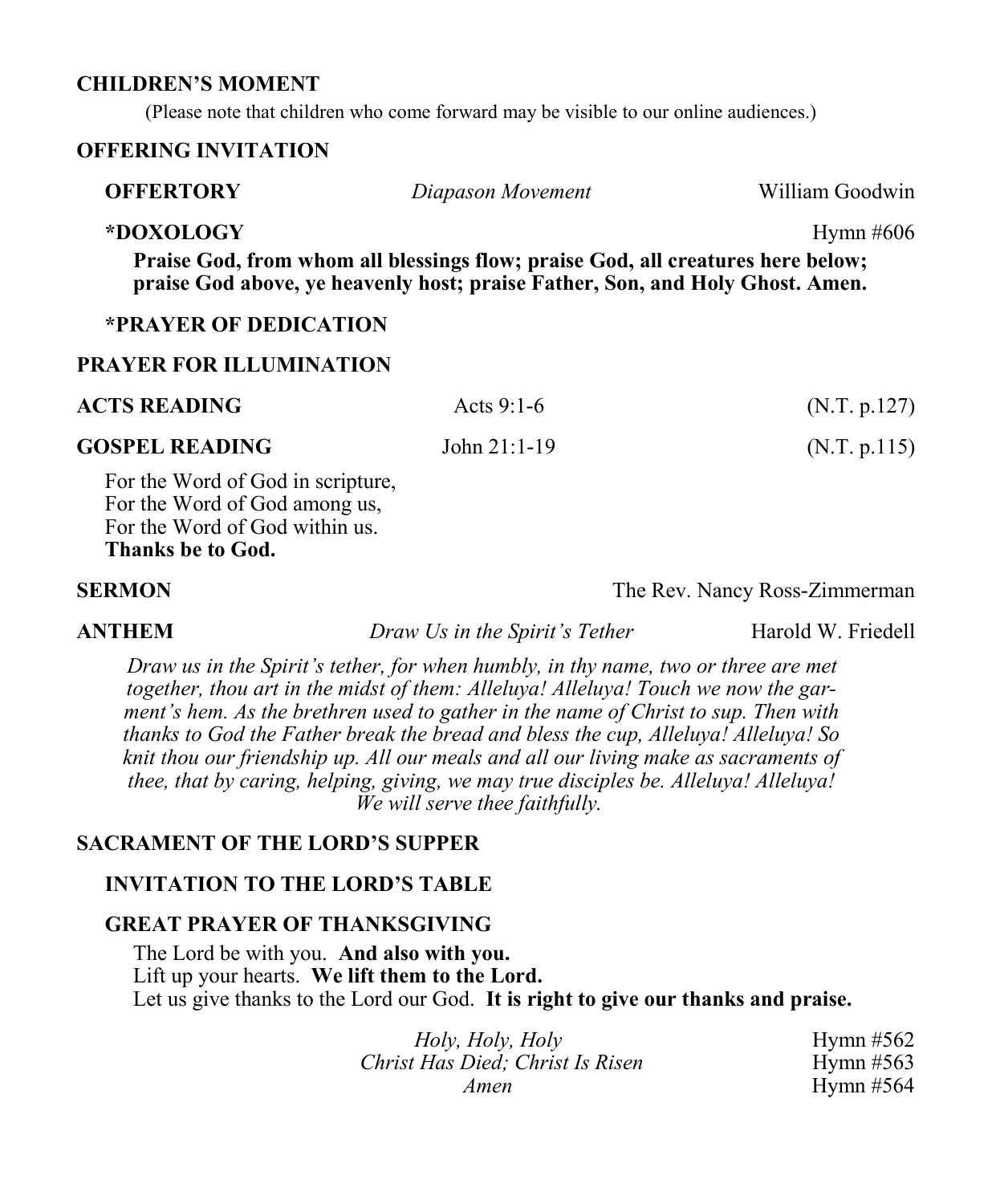#### **THE LORD'S PRAYER**

**Our Father, who art in heaven, hallowed be thy name. Thy kingdom come, thy will be done, on earth as it is in heaven. Give us this day our daily bread and forgive us our debts as we forgive our debtors, and lead us not into temptation, but deliver us from evil. For thine is the kingdom, the power, and the glory, forever. Amen.**

### **BREAKING OF THE BREAD and COMMUNION OF THE PEOPLE**

### **PRAYER AFTER COMMUNION**

| *HYMN #526 | Let Us Talents and Tongues Employ | LINSTEAD |
|------------|-----------------------------------|----------|
|------------|-----------------------------------|----------|

#### **\*CHARGE AND BENEDICTION**

#### **\*OUR BLESSING TO EACH OTHER AR HYD Y NOS**

**May the Lord, our gracious Father, bless you this day; Give you peace and hope and courage, along your way. May you stay within God's keeping, in your waking, in your sleeping. In your joy and in your weeping: God be with you.**

**POSTLUDE** *Trumpet Voluntary* William Goodwin

*\*Those who are able, please stand*

*The flowers in the sanctuary are provided by Mary and Gary Lee and are in memory of Mary's mother, Jane Bickel*

Permission to podcast/stream the music in this service obtained from ONE LICENSE with license #A-715941. All rights reserved.



**Lakeside Presbyterian Church, Inc.** 

**Worship · Learn · Serve** 2690 Dixie Highway, Lakeside Park, KY 41017



News

**Church telephone** 859-341-1963 **Church Office:** Monday through Thursday **10:00 a.m. to 2:00 p.m. www.lakesidechurch.org · lakeside@lakesidechurch.org**

Donate

**Co-Pastor** The Rev. Nancy Ross-Zimmerman — nancy@lakesidechurch.org **Co-Pastor** The Rev. Dr. Louisa W. Umphres — louisa@lakesidechurch.org **Director of Music** Stephanie Nash — snash@lakesidechurch.org **Organist** Thom Miles — thom @lakesidechurch.org **NKY Youth Coordinator** John Hodges-Batzka — john@lakesidechurch.org **Director of Technology** Peter Teremi— peter@lakesidechurch.org **Financial Assistant** Desma Borland — desma@lakesidechurch.org **Director of Operations** Heather Vest — heather@lakesidechurch.org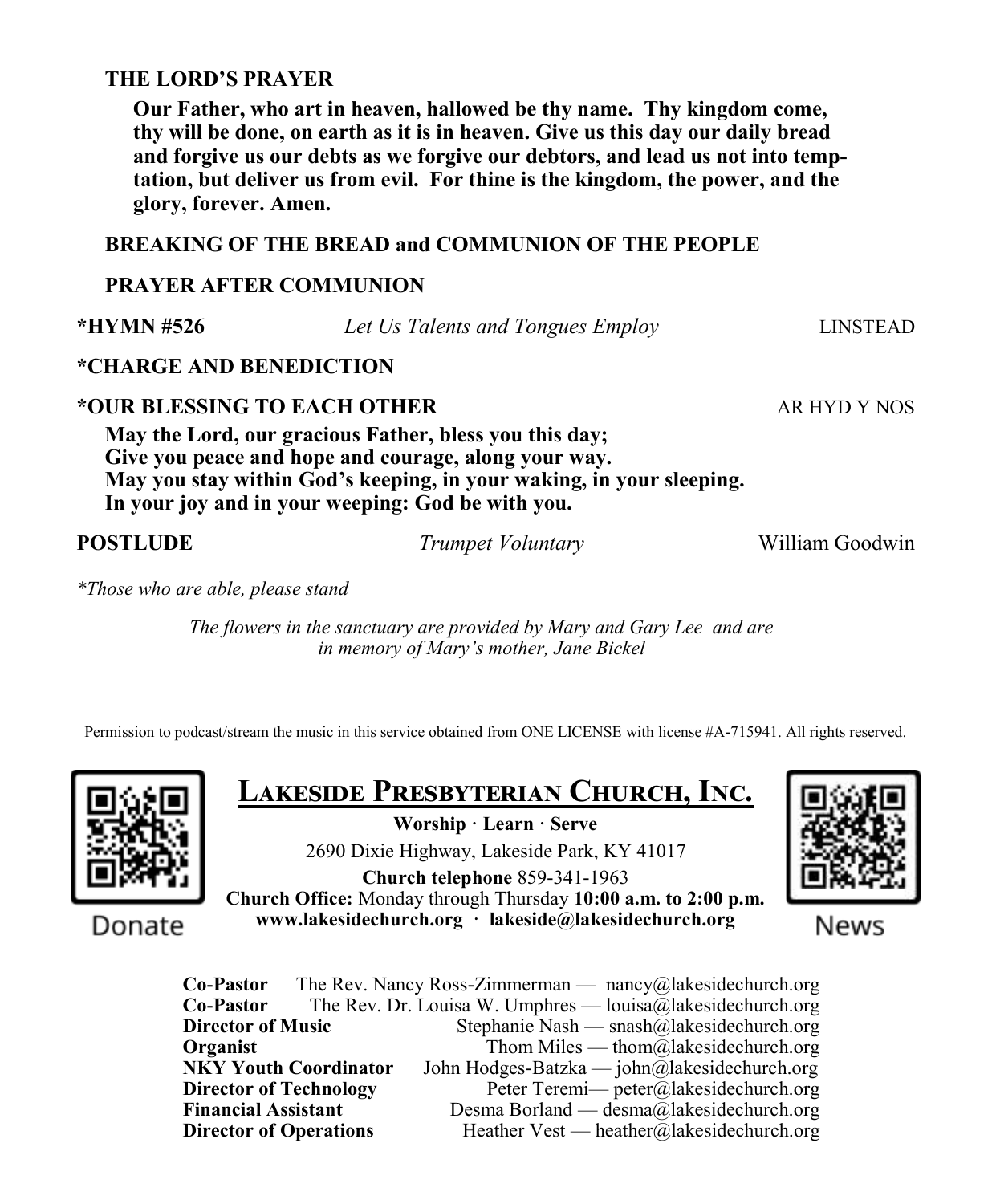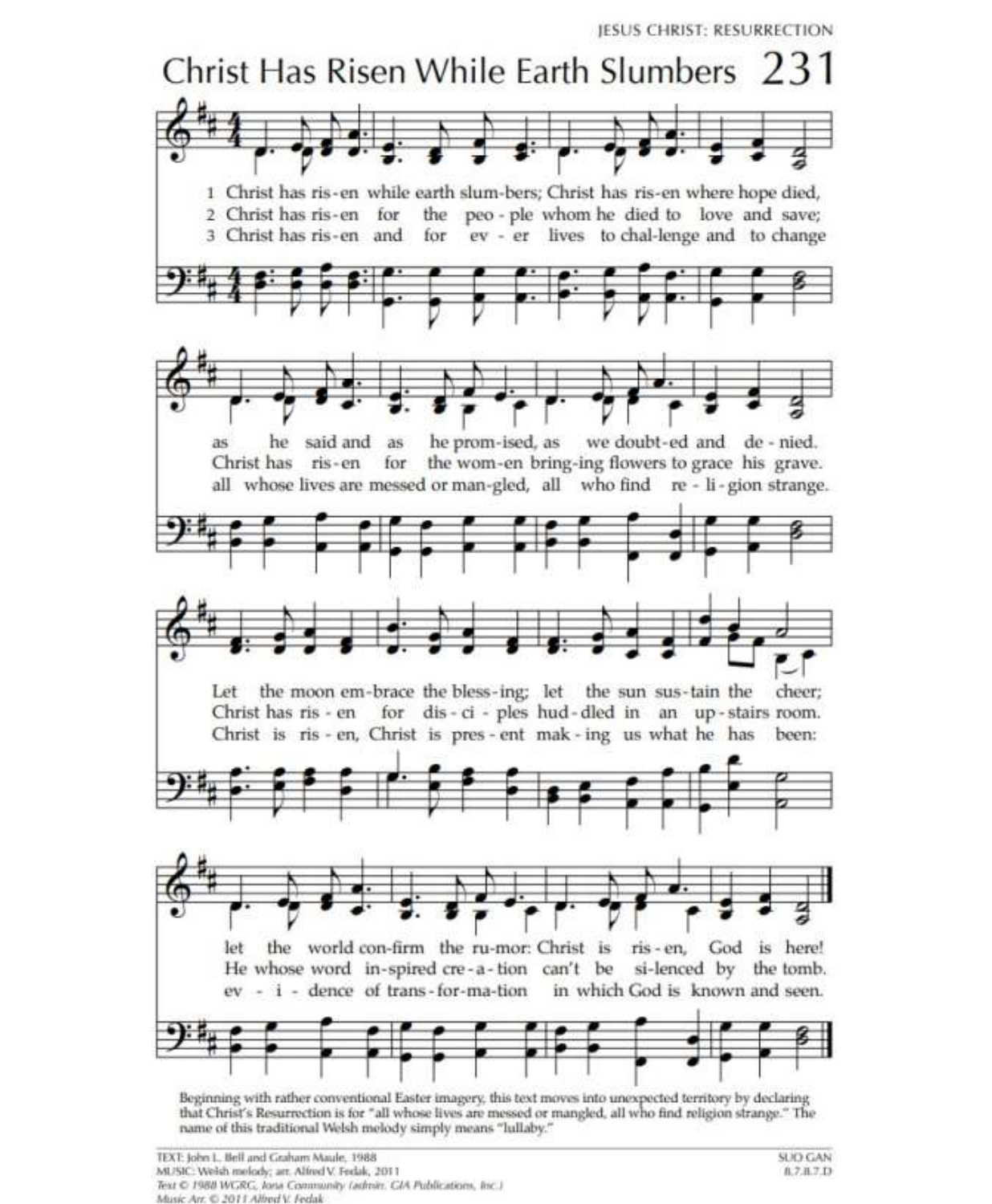